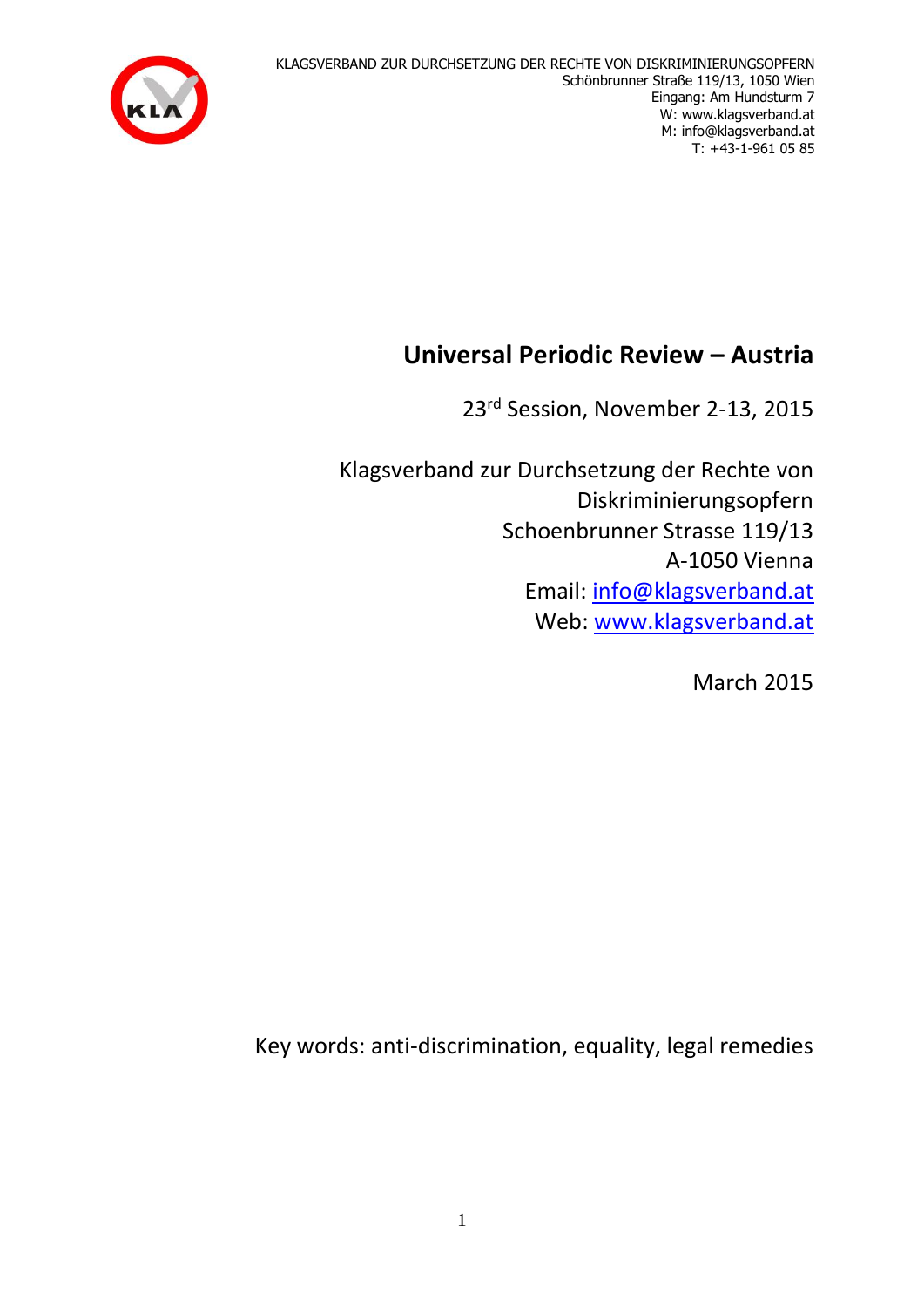

## About Klagsverband

The *Klagsverband zur Durchsetzung der Rechte von Diskriminierungsopfern* (brief: Klagsverband; Litigation Association of NGOs against discrimination) is an umbrella organisation of 41 anti-discrimination organisations based in Vienna. Only non-profit-minded NGOs can be ordinary members.

It was founded in 2004 to coordinate civil society activities and strategic litigation in the field of anti-discrimination on the grounds of gender, ethnic origin, religion and belief, age, sexual orientation and disability.

The main work of *Klagsverband* focuses on

- strategic litigation
- documentation of the anti-discrimination legislation on international, EU, federal and provincial level
- documentation of and commentary on decisions
- commentary on draft legislation
- counseling for member organizations and
- training on anti-discrimination law

### 1. Development since the previous review

1.1 Reservations to the CRC have been removed<sup>1</sup> and there are plans to remove the reservations to CEDAW. Still, the reservations to ICERD are maintained.

1.2 **No progress** has been made with regard to a **systematic collection of data on racially motivated crimes and racist misconduct of police officers**. The provision of § 33 Criminal Code that makes racist motivation of crimes an aggravating factors is still – as it seems – not applied by courts.

1.3 There are plans to develop a National Human Rights Action Plan.

1.4 Due to judgements of national and international courts, discriminatory provisions for same sex couples are under review and have partly been nullified.

1.5 There have been attempts to amend the national anti-discrimination law in order to provide a general standard of protection for all grounds of discrimination. Ultimately, no progress has been made. Recently, there have media reports that there are government plans – after a lesbian couple was denied service in a café for kissing in public – to provide equal protection from discrimination on federal level.

1

 $1 \text{ http://www.bka.gv.at/site/cob}$  58791/3424/default.aspx (111.03.2015)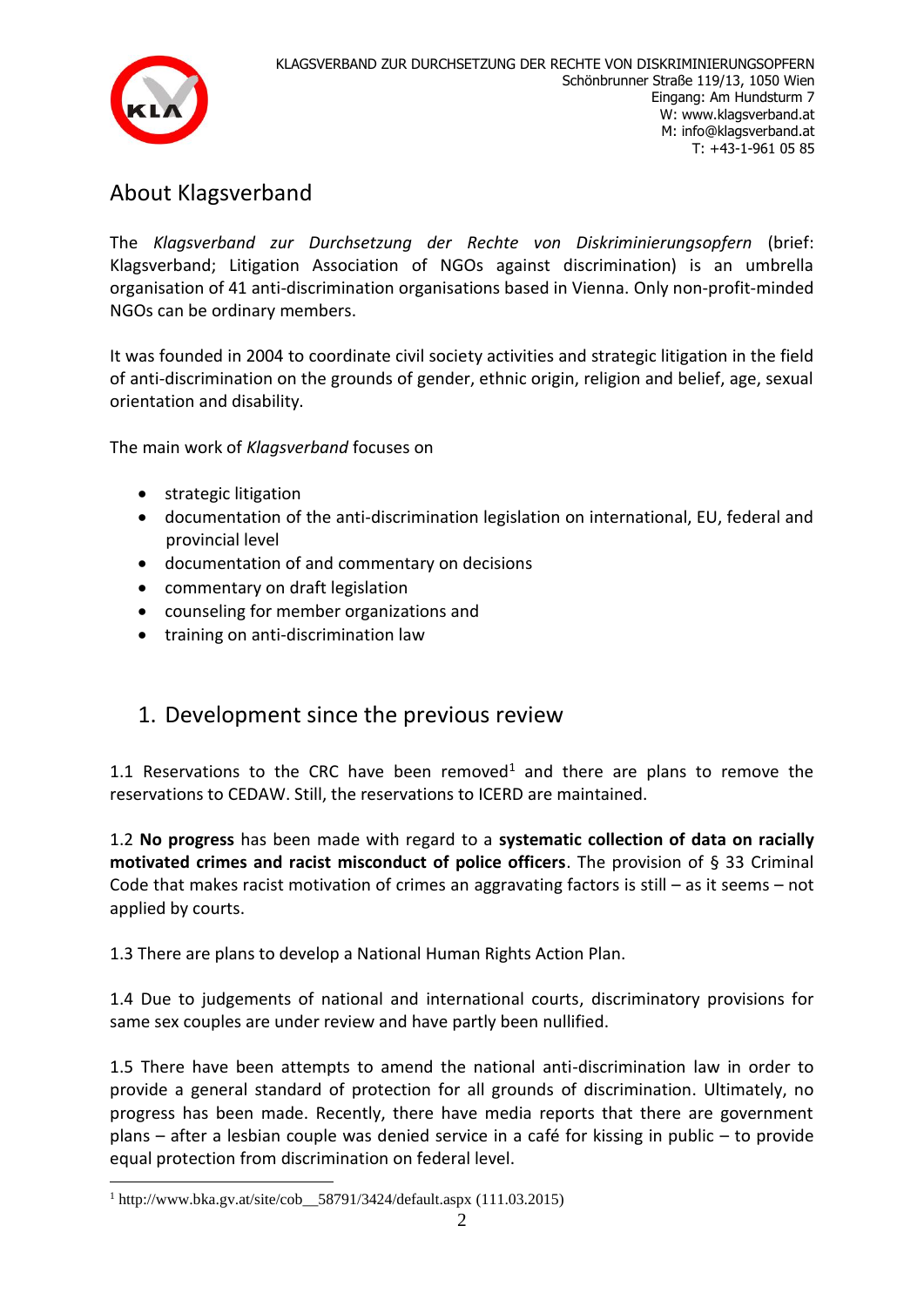

1.6 According to an amendment of the Equal Treatment Act (Gleichbehandlungsgesetz) in 2011, job ads need to provide the minimum wage foreseen for a job, and enterprises with more than 150 employees are legally obliged to submit wage reports every other year. Still, the gender pay gap has not decreased<sup>2</sup>.

1.7 Accessibility standards for buildings are still restricted by minimum size and/or capacity and even new legal amendments uphold this practice.

1.8 Still, not all Austrian provinces have published staged plans to remove barriers. The existing staged plans do not include all public buildings and still have very long timelines (e.g. Vienna until 2042<sup>3</sup>).

1.9 Austrian parliament has adopted an amendment of the Islam Act<sup>4</sup>. Among a number of necessary adoptions, it contains discriminatory provisions (especially compared to the Protestant Act and the Israelite Act). It emphasizes that state law stands above religious law (which is already part of the Austrian Constitution since 1867 and therefore not mentioned in the legal provisions for other religions) and prohibits contributions from abroad.

# 2. Promotion and protection of human rights

2.1 The Austrian Ombudsman Board (Volksanwaltschaft) is a national human rights institution acting inter alia as the national preventive mechanism under OPCAT. Still, it does not fully comply with the Paris Principles.

#### **2.2 Anti-discrimination law**

There is still a high fragmentation and hierarchy in Austrian **anti-discrimination law**. There are almost 60 laws on federal and provincial level and several equality ombudspersons and discrimination contact points.

On **the federal level**, there is protection from discrimination at work on ground of age, disability, ethnic origin, gender, religion and belief, and sexual orientation. With regard to access to and supply with goods and services there is no protection on the grounds of age, religion and belief, and sexual orientation.

<sup>&</sup>lt;u>.</u> <sup>2</sup> http://www.statistik.at/web\_de/static/bruttojahreseinkommen\_von\_unselbstaendig\_erwerbstaetigen\_frauen\_und \_maenne\_062503.pdf (17.03.2015)

<sup>3</sup> https://www.bizeps.or.at/downloads/etappenplan\_wien.pdf (17.03.2015)

<sup>4</sup> http://www.parlament.gv.at/PAKT/PR/JAHR\_2015/PK0152/ (17.03.2015)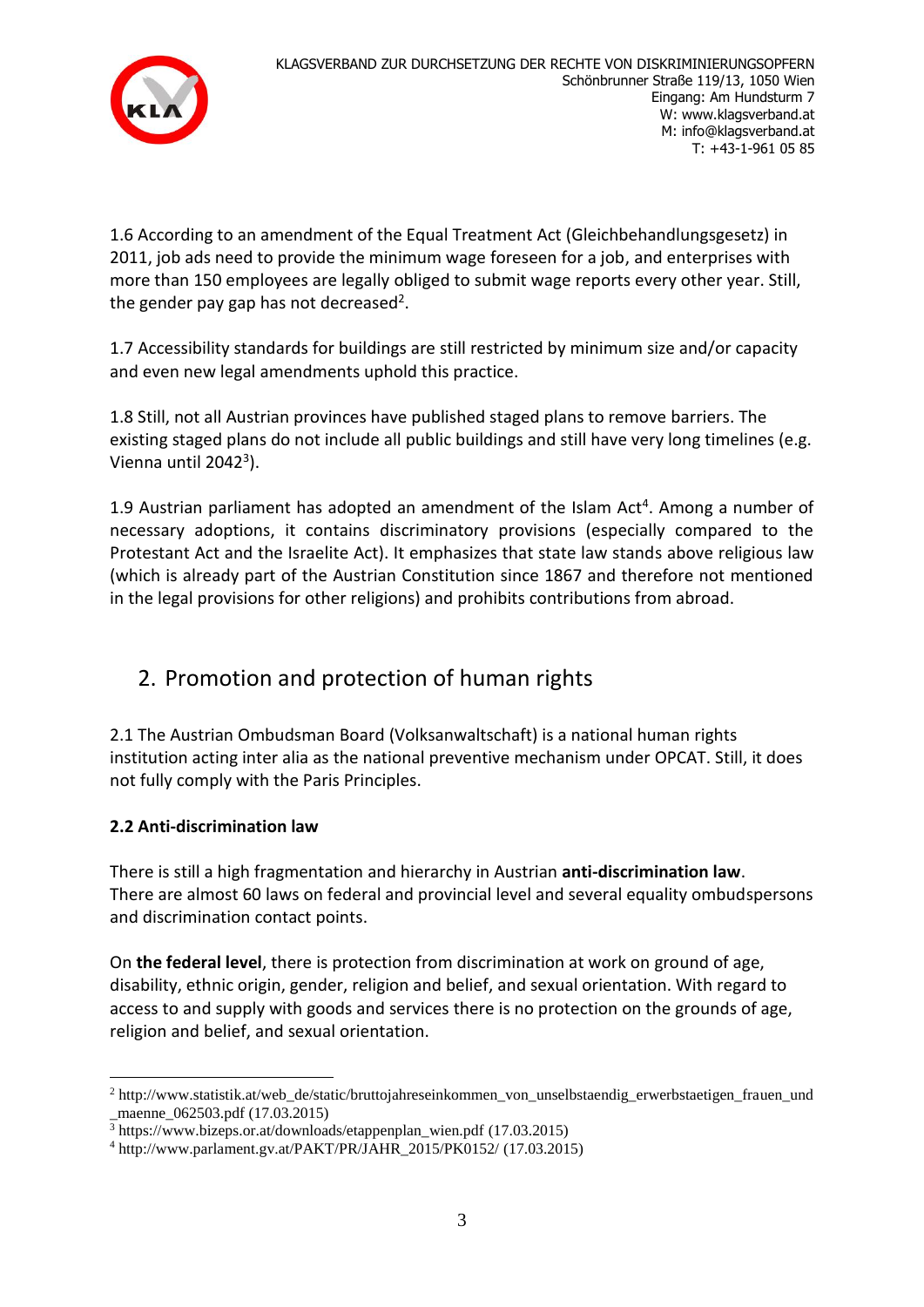

Moreover, **sanctions are not effective**. The Austrian antidiscrimination law does not enshrine to have discrimination stopped and barriers removed, but only to receive monetary compensation in cases of discrimination.

This has particularly negative consequences with regard to barriers. The Disability Equality Act (Bundes-Behindertengleichstellungsgesetz) is therefore not in line with the CRPD.

Moreover, the **sanctions** in cases of discrimination **are very low**. The minimum sanctions for harassment vary between 720 and 1.000 Euro. Apart from access to employment, there is no minimum sanction for other forms of discrimination. Actually, there are judgements that award victims of discrimination only 250 Euro<sup>5</sup> or 750 Euro<sup>6</sup>. Generally, courts tend to award the minimum compensation and therefore the sums rarely exceed 1.000 Euro.

**Access to justice** is available by law but not very effective. Due to the high number of acts, many potential plaintiffs do not identify the right act that would be the basis for legal action. And many clients do not sue because the legal costs of law enforcement are very high compared to the compensation.

2.3 Still, there is no effective protection from police violence. This is generally true<sup>7</sup> and applies especially to migrants, as many cases prove, in which police and prosecutors only start investigation after media involvement.

2.4 Moreover, there is no clear statement that the Austrian police refrains from ethnic profiling and this practice seems to occur on a regular basis<sup>8</sup>.

#### **2.3 Education**

Generally, the Austrian education system is very selective. Especially upper secondary school (AHS) is highly socially selective: According to the National Education Report 2012 (p. 11) nearly two-thirds of 17-year-olds whose parents have completed some form of tertiary education attend an AHS. But only 8 % of children whose parents have completed compulsory schooling strive for a university entrance certificate in the AHS. $9$  29 % of the difference in reading performance of 15 to 16-year-olds can be explained by family background.

Austria still has no inclusive school system. Special schools (Sonderschulen) are still in place. Especially children with disabilities and a minority/migrant background (e.g. Roma) have a huge risk of being educated in these schools.

<sup>&</sup>lt;u>.</u> <sup>5</sup> http://www.klagsverband.at/dev/wp-content/uploads/2008/06/HG-Wien\_60R101\_01y\_anonym.pdf (17.03.2015)

<sup>6</sup> http://www.klagsverband.at/dev/wp-content/uploads/2008/06/LG-St.-P%C3%B6lten-21R16\_13f.pdf (17.03.2015)

<sup>7</sup> http://www.falter.at/falter/2015/03/10/wie-die-polizei-eine-frau-verletzte-und-dann-falsch-beschuldigte/ (17.03.2015)

<sup>8</sup> http://www.antidiskriminierungsstelle.steiermark.at/cms/beitrag/12053050/110807209 (17.03.2015)

<sup>9</sup> https://www.bifie.at/system/files/dl/NBB\_en\_Band\_3\_web.pdf (17.03.2015)